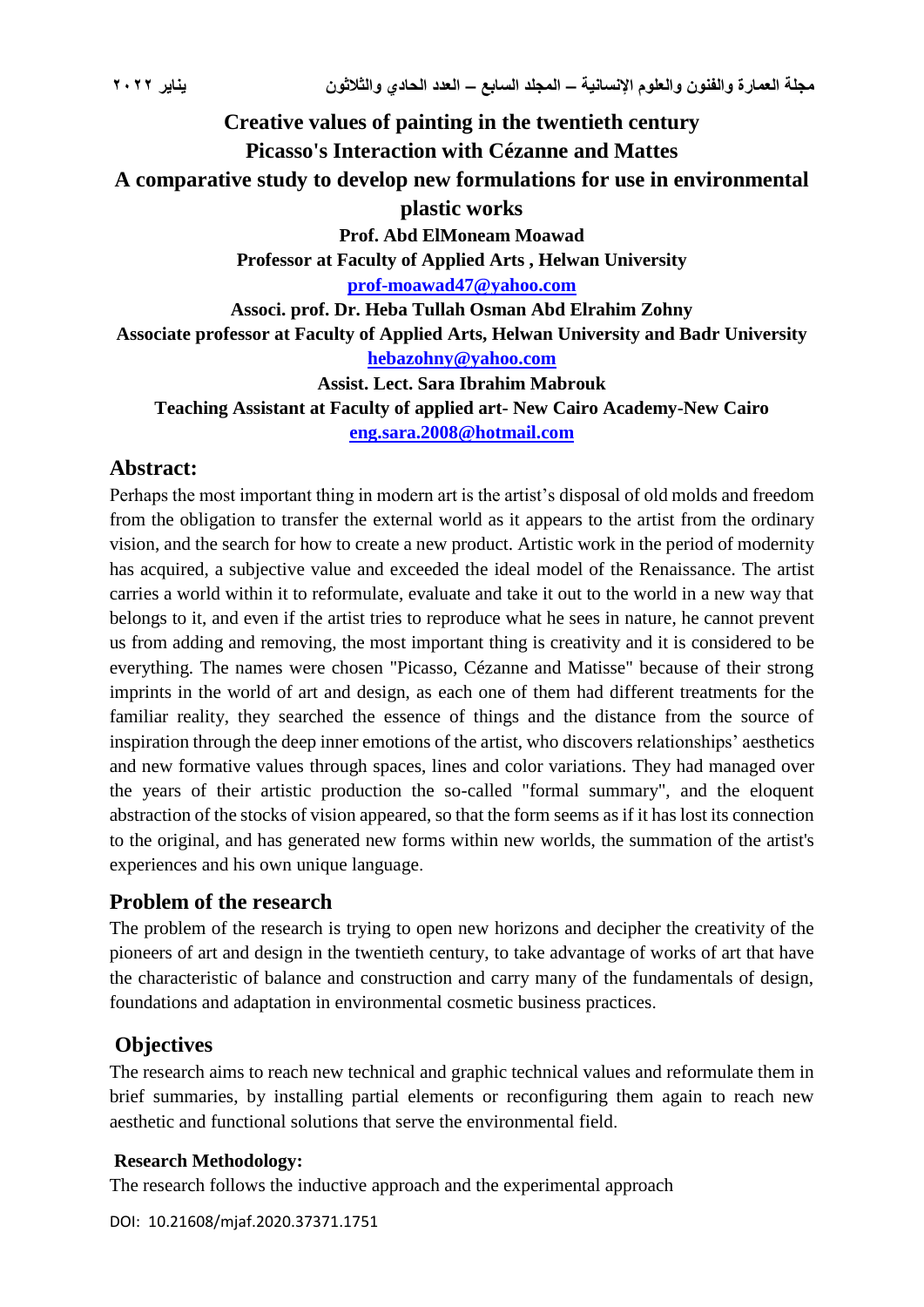## **Research Importance:**

• The research identifies in some way new scientific and artistic methods that can contribute precisely to the creation of new works of art through the use of studying artistic works of artists and the production of new ideas and aesthetic solutions in the streets and squares.

• Environmental beautification must be addressed through a good study of the artists' works in terms of construction, shape, design, and the elements of inspiration, and trying to benefit from them in creating new ways to create artworks that have the characteristic of constructivism, proportionality, balance and other elements of formation to be used in the work of environmental beautification.

### **Research limits:**

Research in the field of design and structure of the form and construction of technical work to reach artistic works that contribute to integrated environmental beautification in thought, design and application.

## **Research Assumes:**

• The research assumes that the correct use of well-studied aesthetic artistic plans in terms of construction and morphology limits, the randomness of the final appearance of the artistic work in environmental beautification.

• Studying the use of new methods by analyzing and studying design and construction in the artworks of Picasso, Matisse and Cézanne, and selecting the appropriate elements and vocabulary of them, and creating technical treatments and design solutions that serve environmental beautification.

# **Picasso interacted with Henri Matisse**

Henri Matisse and Pablo Picasso are among the most important artists of the twentieth century ever, one of whom was born in the south of Spain and the other in the north of France, where each sought to outpace the other.

The "painting" of Matisse and Picasso was the main field for their mutual dialogue, which has provided us with this mass production since the beginning of the twentieth century in the field of illustration, which invited art critic John Alderfald to write "One can write the history of art given in the first half from our twentieth century, by writing about Matisse and Picasso alone. "Matisse added to modern art the compatibility between the form freely generated in its concept closer to the innate, and the expressive content of that form that comes from within the work reflected from the relationships of its elements with their colors and features, and even the simplicity of building in them

The research deals with the most important artistic works that restored them to each other, including "naked in a red footed chair" and through which we see that Matisse and Picasso agreed in the end, and were different in the means, Matisse, his color method, and Picasso and his method of form, both of which represented the essence of illustration. Ten hours in a long and interesting dialogue with the colors, however, that Picasso used to produce three paintings daily.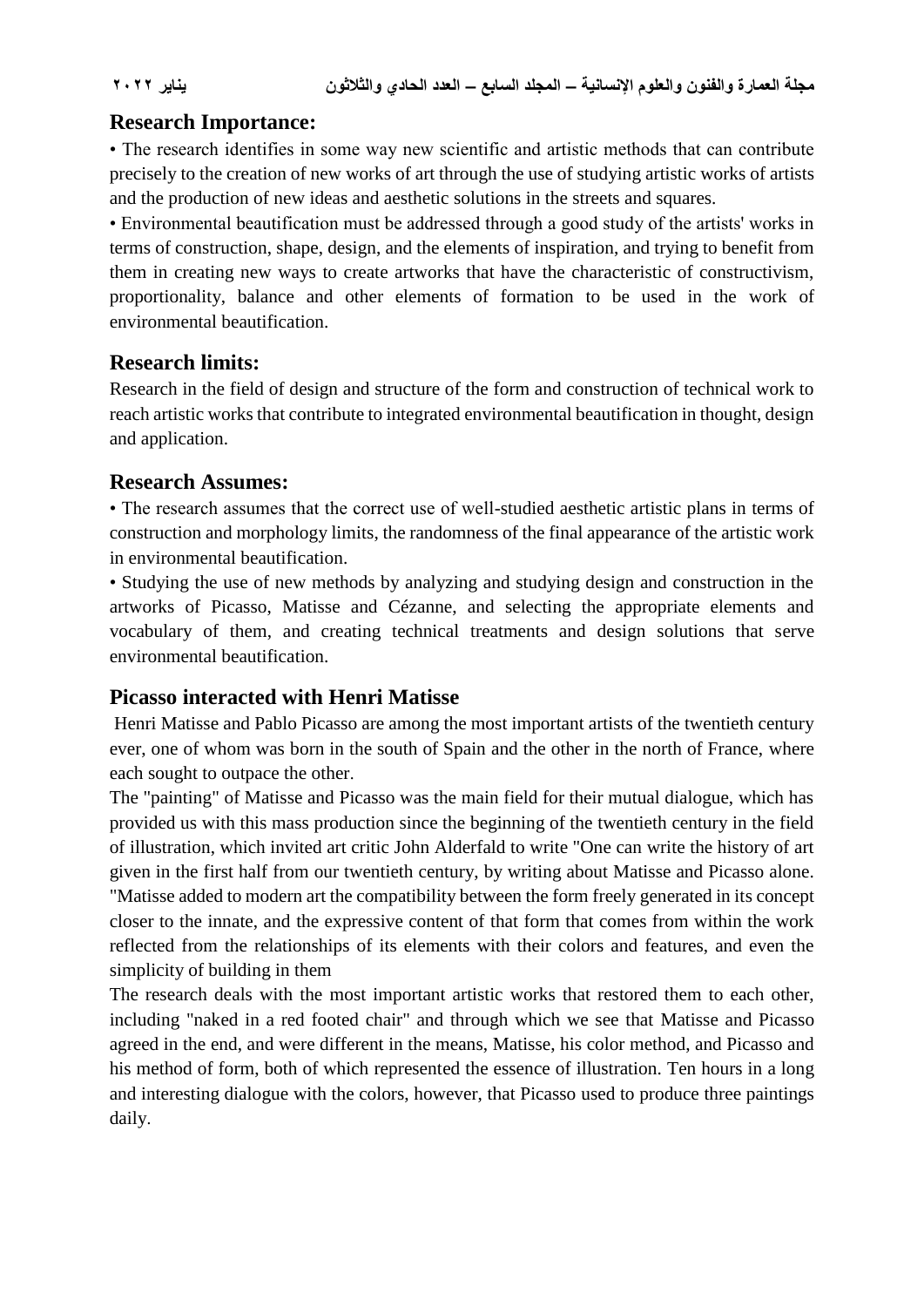

We also notice the influence of Picasso in his melody (the dancers), with the Matisse (dancer) painting in 1912, in which Picasso appears to have been able to portray the "dance state" and not the forms of dancers, as he has used them as media to create multiple radial central movement, in contrasting lines between straightness and zigzag, evoking that diversification. In its features there is a high degree of vitality in form, compatible with the meaning of dance.

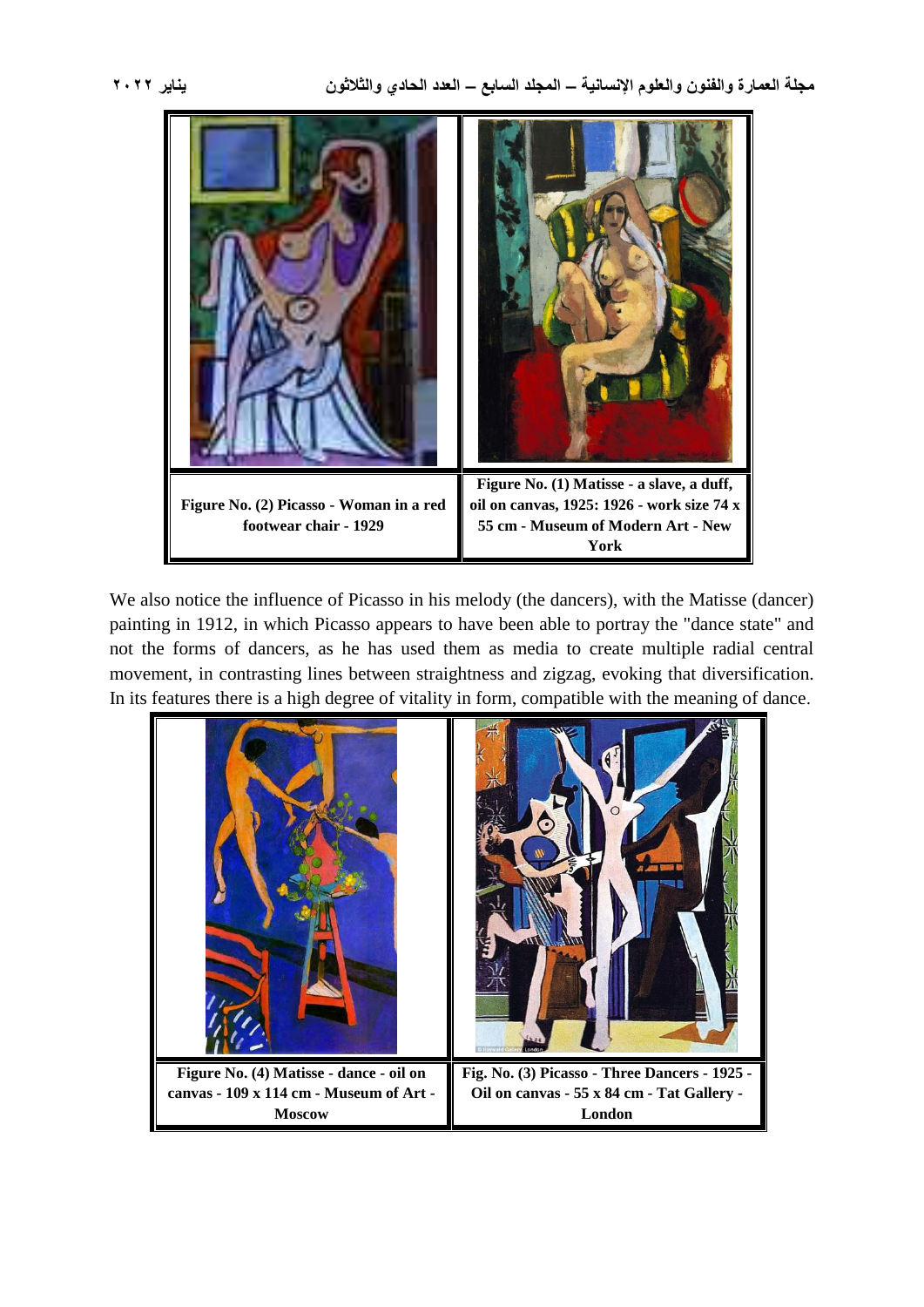Matisse had two methods of getting his artistic work to a good level of color compatibility, the first method was based on making strong selections in black, meaning that they are relatively wide in the lines of drawing that determines the models in the general form of the image, and the second was taking an opposite direction, and that is that white replaces black for the sake of that goal that it seeks from harmony and color harmony, and the reason for this is that Matisse is an expert illustrator using colors, as he knows very well the primary colors themselves (although sometimes he used secondary and tertiary colors) and if placed in the painting jarred adjacent looks, especially if it has a strong and deep layer, because the strong layers in both red, blue and yellow colors, making it glaring.

#### **The common and distinct values between Cézanne and Picasso's works:**

Through the applied models for analyzing the works of both Cezanne and Picasso, we can identify the distinctive properties between Cezanne and Picasso by making a classification of the distinctive characteristics that were included in these works by the researcher use of exploratory criticism method that performs the task of revealing the aesthetic value in the artwork, and in this type of criticism: giving judgment versus giving more opportunity to see the work, examining it, discovering the elements and their emotional impact through direct observation of the aspects of the technical work, and this is followed by the analysis that studies the relationships between the visual elements, then comes the role of disclosing the characteristics and the type of aesthetic values that the artwork includes and in the end comes a stage of interpretation of the full meaning of the work.

We conclude from all of the above that artistic work moves from its association with nature directly to its association with its structural system from composition and formative systems, which converts forms into abstract organizational relationships that do not indicate the apparent natural form but rather indicate the general vital features of it, "Art is not merely an echo of nature, and it is not possible to reorganize the existing relationships among lines, surfaces, and colors without a certain amount of abstraction and innovation. "Cézanne, Picasso, and Matisse participated in a philosophical doctrine stemming from the origin of the original patterns in nature to extract the facts of the universe with a difference in the methods of expression, a perspective characterized by a spirit of rebellion and opening new horizons for freedom of expression, relying on individualism, intellectual privacy and distance from traditional themes, methods and techniques.

The necessity of art is not only in that it reproduces images of visible reality, but in its ability to make what is behind the visible world to become visible, so art is the language of formation loaded with the artist's own experience.

Abstraction is the tendency to violate the familiar physical reality through distance from the source of inspiration, through the deep inner emotion of the artist who discovers aesthetic relationships and illumination through formative spaces, lines and color variations that meet with absolute ideas, and that art, regardless of its manifestations, is based on abstraction and the basis of art, which means tightening the formal relationships between the parts and the whole or between the details and the formula as they fuse together and produce the different creative process for us.

In art, the artist goes to extract its elements from nature after he performs a process of deletion and summarization to arrive at formations derived from objects and subjects from nature in the